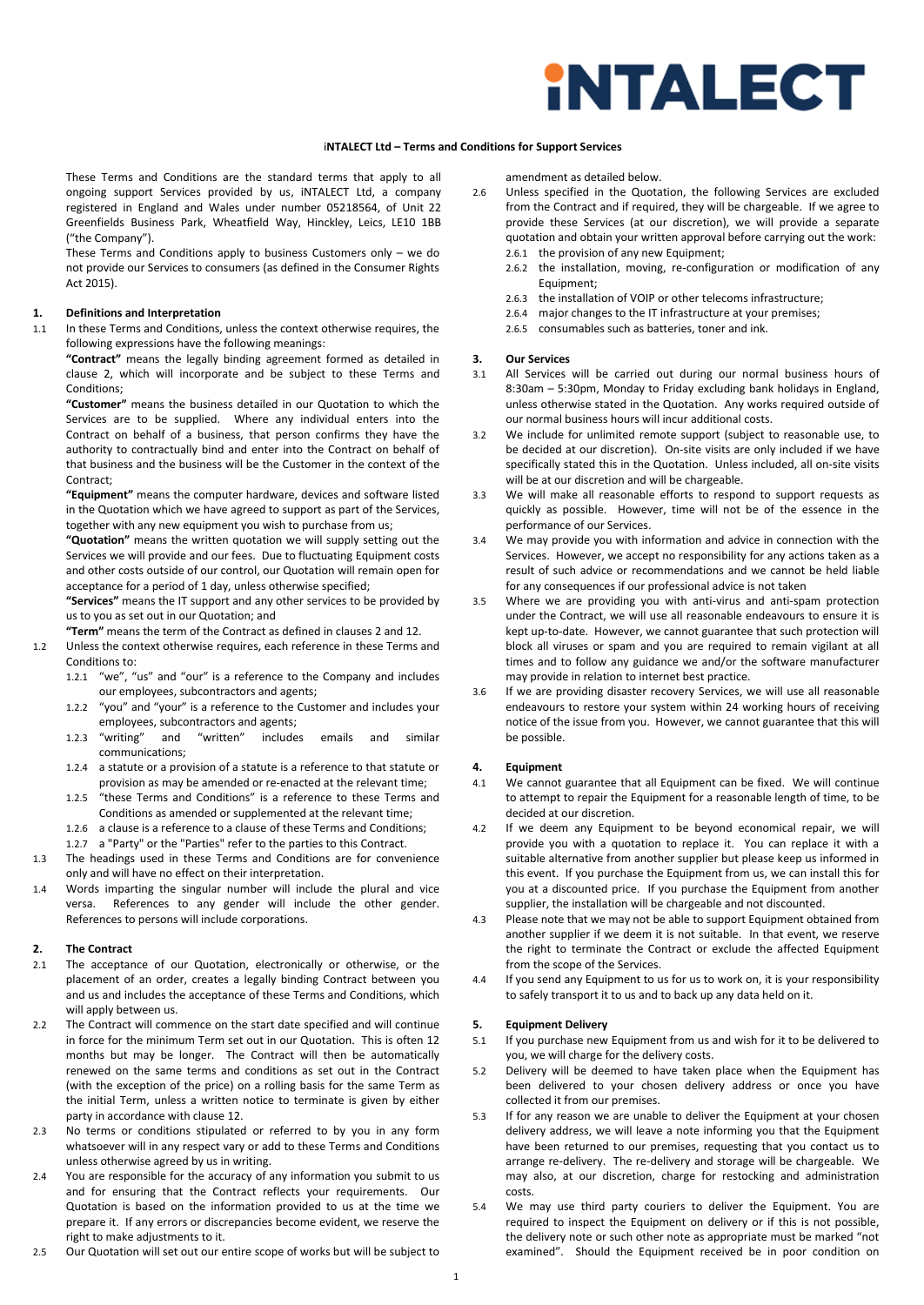delivery, or simply incorrect, you are required to take photographs of the alleged damage or error and forward these to us within 24 hours of receipt. In this event, we will investigate and will arrange redelivery as soon as reasonably possible. We will be under no liability for any damage or shortages that would be apparent on reasonable careful inspection if the provisions of this clause 5.4 are not complied with.

5.5 We may, at our discretion, decline to deliver the Equipment to your chosen delivery address if we deem it to be unsuitable for any reason. In this event, we will contact you and request you collect the Equipment from our premises and the provisions of clause 5.3 above will apply.

### **6. Numbers of Users, Licences and/or Devices**

- 6.1 Our Quotation will specify whether we have included for a set number of users, licences or devices.
- 6.2 If we have specified a set number, and this number changes, you must notify us immediately.
- 6.3 If the number increases, we will adjust our pricing within your next monthly invoice, commencing from the date we receive this notification.
- 6.4 If we discover the number has increased and you have not notified us of this, we will estimate the number of months to which this increase applies and will adjust our invoice accordingly.
- 6.5 If the number decreases and you do not notify us in writing, we will continue to charge for the original agreed number until we receive your notification and no refunds will be offered.
- 6.6 Please give us a minimum of 3 working days' notice before a new user is due to start so we can set up their IT access in time. If new Equipment is required, we will need additional time to purchase and install it.
- 6.7 Please also inform us immediately if a user leaves so we can disable their access. Failure to do so may result in a risk to data, for which we cannot be held liable.

### **7. Third Party Software**

- 7.1 If we are providing you with licences to use third party software, this will be subject to the third party's separate terms and conditions, which may be revised from time to time. If this happens, we will make you aware of the change as soon as is reasonably possible and your licence terms to use the third party software will also change.
- 7.2 We will provide you with the number of licences you state you require. We cannot be held responsible if the third party carries out an audit and discovers you do not have enough licences. We are also not responsible for notifying you of licence expiry or renewal dates.

# **8. Customer's Obligations**

8.1 You agree, where applicable, to:

- 8.1.1 report faults promptly to us, in any event within 24 hours of discovering the fault;
- 8.1.2 immediately stop the use of any faulty Equipment;
- 8.1.3 provide us with such information and assistance in connection with the Services as we may reasonably require, within sufficient time to enable us to perform the Services in accordance with the Contract;
- 8.1.4 perform your obligations under this Contract in a reasonable and timely manner;
- 8.1.5 not sub-licence our Services to any third party;
- 8.1.6 act in accordance with any and all reasonable instructions issued by us in relation to the Services;
- 8.1.7 consult with us in advance with respect to any new computer hardware, devices and/or software which you intend to procure where these are to be added to the Contract;
- 8.1.8 allow us access to the site if we require it at reasonable times for the purpose of providing the Services;
- 8.1.9 ensure that site conditions are maintained in accordance with all Equipment manufacturers' specifications;
- 8.1.10 ensure operators and other staff using the Equipment are properly trained, operate the Equipment within the standards as laid down by us and the manufacturer, and comply with our advice in connection with the use and operation of the Equipment;
- 8.1.11 not allow any person other than us (or a person acting under our instruction) to interfere with, install, modify, repair, relocate or service the Equipment;
- 8.1.12 inform us of any change in your address or contact details;
- 8.1.13 comply at all times with the manufacturers' specifications, including where replacement consumables are required;
- 8.1.14 virus-check all data and material supplied to us;
- 8.1.15 keep secure from third parties any passwords issued by us to you;
- 8.1.16 ensure you follow current cyber-security best practice in accordance with government guidelines, particularly in relation to passwords you use;
- 8.1.17 obtain and maintain all necessary licences, permissions and consents in connection with the Services.
- If you fail to comply with the above obligations, we reserve the right to terminate the Contract, exclude any affected Equipment from the scope

of the Services and/or charge for costs incurred by us as a result of your failure, at our discretion.

# **9. Fees and Payment**

- 9.1 Payment must be made by direct debit monthly in advance throughout the Term of the Contract. We will issue invoices at the start of each month relating to that month's support. Where we are providing third party software or services, we may invoice for these separately in accordance with their payment terms.
- 9.2 In addition, you will be required to reimburse us for any additional Services we may provide at your request together with mileage and reasonable travel expenses to attend site at your request.
- 9.3 All invoices are payable strictly within 30 days from the date of invoice, in pounds sterling, without set-off, withholding or deduction.
- 9.4 We reserve the right to increase our support fees annually under the Contract and in this event, will give you not less than 30 days' prior written notice.
- 9.5 All prices quoted are expressed exclusive of VAT.
- 9.6 Time for payment is of the essence of the Contract. If you fail to make any payment to us in full by the due date then, without prejudice to any other rights which we may have, we will have the right to suspend the Services (including any third party software included in the Contract) and charge interest from the due date until payment is made in full, both before and after judgment, at the rate of 8% per annum above the Bank of England base rate from time to time in force, in accordance with the Late Payment of Commercial Debts (Interest) Act 1998.

### **10. Variation and Amendments**

- 10.1 If you wish to vary the Services to be provided, please notify us as soon as possible. We will endeavour to make any required changes and any additional costs incurred as a result will be chargeable.
- 10.2 If, due to circumstances beyond our control, we have to make any change in the arrangements relating to the provision of the Services, we will notify you immediately. We will endeavour to keep such changes to a minimum and will seek to offer you arrangements as close to the original as is reasonably possible in the circumstances.
- 10.3 Any agreed variation or amendment will be carried out in accordance with this Contract and any price increase necessitated as a result of an agreed variation or amendment will be payable in accordance with the terms for payment above.

#### **11. Risk and Retention of Title**

- 11.1 Risk of damage to or loss of Equipment you have ordered will pass to you at the time it is delivered to you or collected by you or, if you wrongfully fail to take delivery of the Equipment, at the time when we attempted to deliver it.
- 11.2 Notwithstanding clause 11.1, legal and beneficial title of the Equipment will not pass to you until we have received payment in full for the total price of the Equipment, in cleared funds.
- 11.3 Until payment has been made to us in accordance with clause 9, and title in the Equipment has passed to you, you will be in possession of the Equipment as bailee for us and you must store it separately and in an appropriate environment, ensuring that it is identifiable as being supplied by us, and you will insure it against all reasonable risks.
- 11.4 We shall be entitled at any time to require you to deliver up to us any Equipment in which we retain title and, if you fail to do so forthwith, to enter upon any premises of yours or any third party's during normal business hours where the Equipment is stored to repossess it.
- Your right to possession of the Equipment in which we maintain legal and beneficial title will terminate if any of the events listed in clause 12 occur.

### **12. Termination**

- 12.1 The Contract will continue on a rolling basis for the minimum agreed Term as set out in accordance with clause 2.2 unless it is terminated by either Party giving the other not less than 3 months' written notice before the end of the then-current Term, which will be effective only at the end of that Term. During this notice period, we can provide reasonable assistance in handing over your support services to another provider but we cannot be held responsible for the other provider's actions or lack of actions.
- 12.2 We may terminate the Contract without liability to you by giving written notice if:
	- 12.2.1 any sum owing to us by you under any of the provisions of the Contract is not paid within 14 days of the due date for payment;
	- 12.2.2 you demand services which do not form part of the Services and which are not covered by the Contract; or
	- 12.2.3 any of our employees suffer harassment or abuse from you or your employees during the Term of the Contract.
- 12.3 Either Party may terminate the Contract without liability by giving written notice to the other, if the other Party: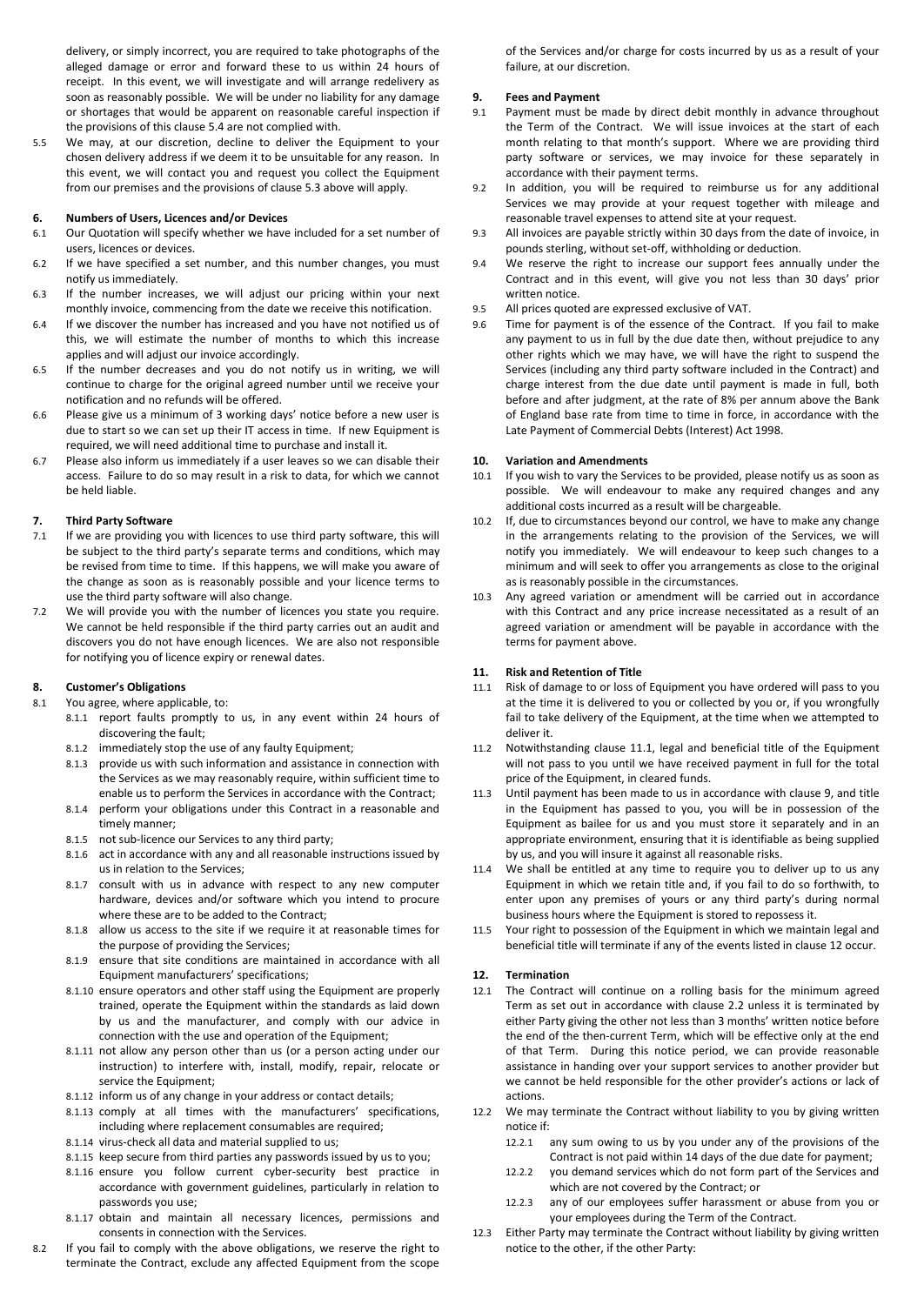- 12.3.1 commits any other breach of any of the provisions of the Contract and, if the breach is capable of remedy, fails to remedy it within 30 days after being given written notice of the breach and requiring it to be remedied;
- 12.3.2 goes into bankruptcy, liquidation or administration either voluntary or compulsory (save for the purposes of bona fide corporate reconstruction or amalgamation), if a receiver is appointed in respect of the whole or any part of its assets, or if the other party ceases, or threatens to cease, to carry on business.
- 12.4 For the purposes of clause 12.3.1, a breach will be considered capable of remedy if the Party in breach can comply with the provision in question in all respects.
- 12.5 Upon termination of the Contract for any reason, any sum owing by either Party to the other under any of the provisions of the Contract will become immediately due and payable.
- 12.6 Termination of the Contract, howsoever arising, will not affect or prejudice the accrued rights of the parties as at termination or the continuation of any provision expressly stated to survive or implicitly surviving termination.

### **13. Liability and Indemnity**

- 13.1 Nothing in the Contract or these Terms and Conditions seeks to limit or exclude our liability in respect of death or personal injury caused by our negligence; fraud or fraudulent misrepresentation; or any other liability which cannot lawfully be excluded or limited.
- 13.2 Except as provided in clause 13.1 above, we will not by reason of any representation, implied warranty, condition or other term, or any duty at common law or under the express terms contained herein, be liable for any loss of profit or any indirect, special or consequential loss, damage, costs, expenses or other claims (whether caused by our servants or agents or otherwise) in connection with the performance of our obligations under the Contract.
- 13.3 All warranties or conditions whether express or implied by law are expressly excluded to the extent permitted by law.
- 13.4 In the event of a breach by us of our express obligations under the Contract, your remedies will be limited to damages, which in any event, will not exceed the total fees paid by you under the Contract in the preceding 6 month period.
- 13.5 You will indemnify and hold us harmless from and against any and all claims, costs and liabilities howsoever arising and of whatsoever nature (including any consequential or indirect costs or losses) and whether in contract or in tort, including injury to or death of any person or persons or loss of or damage to any property arising out of or in respect of the performance by you of your obligations under the Contract if and to the extent that such losses, costs, damages and expenses are caused or contributed to by your negligent acts or omissions or those of any persons for which you are otherwise legally liable.

#### **14. Intellectual Property**

- 14.1 Subject to a written agreement to the contrary, we reserve all intellectual property rights which may subsist in the provision of the Services. We reserve the right to take such actions as may be appropriate to restrain or prevent infringement of such intellectual property rights.
- 14.2 Where third party software is provided, unless otherwise agreed in writing by the parties and provided payment is received by us in accordance with the terms of payment above, we will grant you a nontransferable, non-sub-licensable licence to use the software, subject to the third party's terms and conditions. You acknowledge that you obtain no ownership of any intellectual property rights in respect of any such software and that your use of any such intellectual property rights is conditional on us obtaining permission from the relevant licensor entitling us to licence such rights to you.
- 14.3 You must immediately bring to our attention any infringement or suspected infringement of any of the intellectual property rights licensed to you of which you are aware and will at our request take such action or assist us in taking such action as we may deem appropriate to protect the intellectual property rights.
- 14.4 You warrant that any document or instruction furnished or given by you will not cause us to infringe any letter patent, registered design or trade mark in the execution of our Services and you will indemnify us against all loss, damages, costs and expenses awarded against or incurred by us in settlement of any claim for infringement of any patent, copyright, design, licence, trademark or any intellectual property rights which results from our use of your information.

### **15. Confidentiality**

15.1 Each Party undertakes that throughout the duration of the Contract, the Parties may disclose certain confidential information to each other. Both parties agree that they will not use the confidential information provided by the other, other than to perform their obligations under the Contract.

Each Party will maintain the confidential information's confidentiality and will not disseminate it to any third party, unless required by law or unless so authorised by the other Party in writing.

15.2 You acknowledge and agree that in order to provide our Services, we will require access to your Equipment and may need to log in remotely. Any personal data will be kept confidential and will only be used in accordance with clause 17.

### **16. Relationship of the Parties**

- 16.1 Nothing in the Contract will render or be deemed to render us an employee or agent of yours or you an employee or agent of ours.
- 16.2 Nothing in the Contract will constitute or be deemed to constitute a partnership, joint venture, agency or other relationship between the Parties other than the contractual relationship expressly provided for in the Contract.

# **17. Data Protection**

- 17.1 Both parties agree to comply with the provisions of the General Data Protection Regulation 2016, and any subsequent amendments to it.
- 17.2 If you provide us with or allow us access to the personal data of any other person, it is your responsibility to obtain the consent of those persons to pass their data to us, as a third party. We will only process and, if necessary, store such data to perform our obligations under the Contract. We will not use it for any other purpose.
- 17.3 For further information, please refer to our Privacy Notice, available on request.
- **18. Force Majeure:** Neither Party to the Contract will be liable for any failure or delay in performing their obligations where such failure or delay results from any cause that is beyond the reasonable control of that Party. Such causes include, but are not limited to: power failure, internet service provider failure, industrial action, civil unrest, fire, flood, storms, earthquakes, acts of terrorism, acts of war, governmental action or any other event that is beyond the control of the Party in question.

# **19. Assignment and Sub-Contracting**

- 19.1 You may not, without our prior written consent, assign, transfer, charge, sub-contract or deal in any other manner with all or any of your rights or obligations under the Contract.
- 19.2 We may at any time assign, transfer, charge, sub-contract or deal in any other manner with all or any of our rights or obligations under the Contract, without obtaining your prior consent.
- **20. Non-Solicitation:** Neither Party shall, throughout the Term of the Contract and for a period of 6 months after its termination or expiry, employ or contract the services of any person who is or was employed or otherwise engaged by the other Party at any time in relation to the Contract, without the express written consent of that Party.
- **21. Waiver:** No failure or delay by either Party in exercising any of its rights under the Contract shall be deemed to be a waiver of that right, and no waiver by either Party of a breach of any provision of the Contract shall be deemed to be a waiver of any subsequent breach of the same or any other provision.
- **22. Entire Agreement:** The Contract constitutes the whole agreement between the parties and supersedes all previous agreements between the parties relating to its subject matter. Each Party acknowledges that, in entering into the Contract, it does not rely on any representation, warranty or other provision except as expressly provided in the Contract.
- **23. Third Party Rights:** No part of the Contract is intended to confer rights on any third parties and accordingly the Contracts (Rights of Third Parties) Act 1999 shall not apply to the Contract.
- **24. Notices:** Notices will be deemed to have been duly received and properly served 24 hours after an email is sent or three working days after the date of posting of any letter. In proving the service of any notice, it will be sufficient to prove, in the case of a letter, that it was properly addressed to the address provided, stamped and placed in the post and in the case of an email, that it was sent to the specified email address of the addressee.
- **25. Severance:** In the event that one or more of the provisions of the Contract is found to be unlawful, invalid or otherwise unenforceable, that/those provision(s) shall be deemed severed from the remainder of the Contract. The remainder of the Contract shall be valid and enforceable.

# **26. Law and Jurisdiction**

26.1 These Terms and Conditions and the Contract between you and us